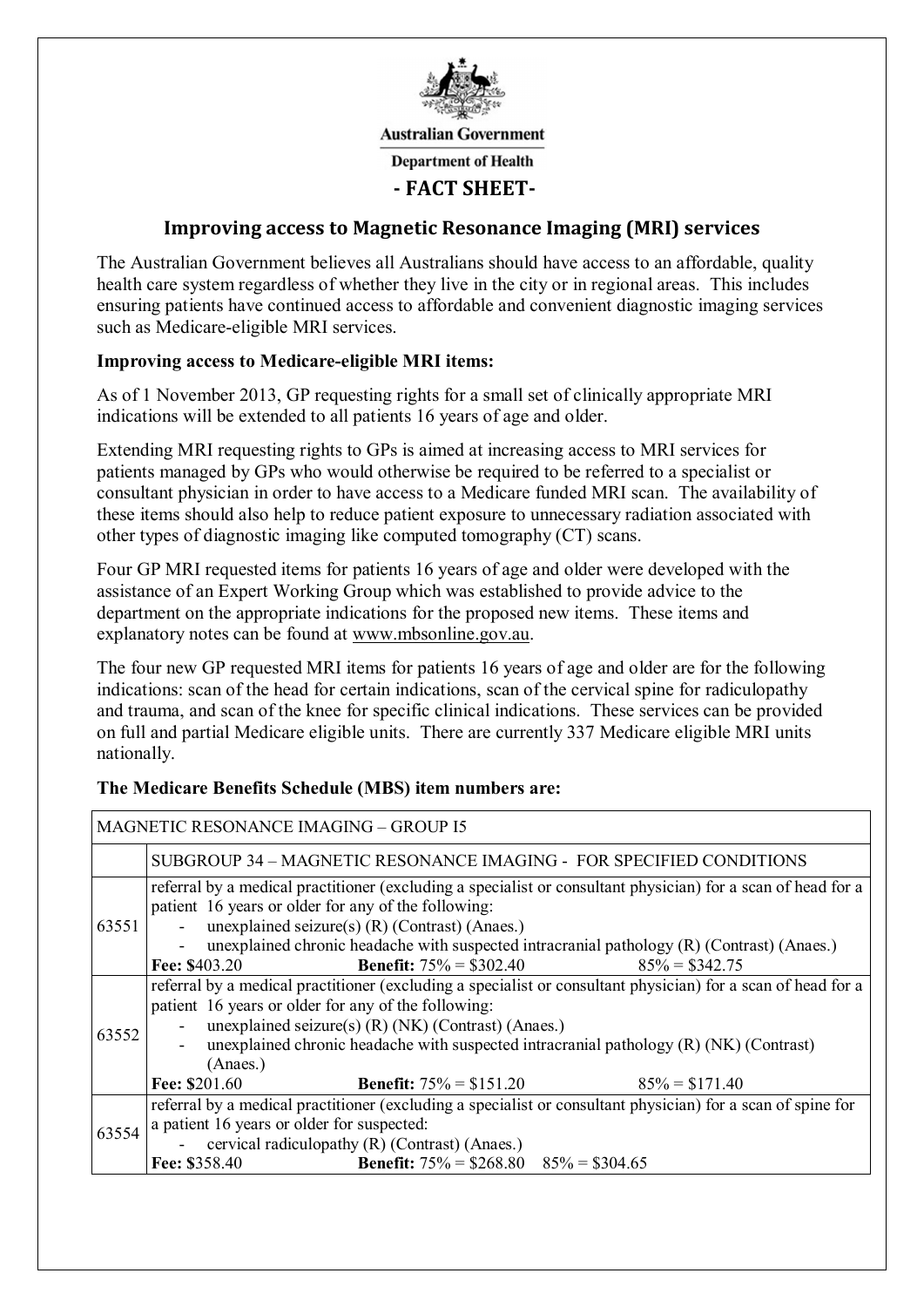| 63555 | referral by a medical practitioner (excluding a specialist or consultant physician) for a scan of spine for<br>a patient 16 years or older for suspected:<br>cervical radiculopathy (R) (NK) (Contrast) (Anaes.)<br><b>Benefit:</b> $75\% = $134.40$ $85\% = $152.35$<br>Fee: \$179.20                                                                                                                                                                                          |  |  |  |  |  |
|-------|---------------------------------------------------------------------------------------------------------------------------------------------------------------------------------------------------------------------------------------------------------------------------------------------------------------------------------------------------------------------------------------------------------------------------------------------------------------------------------|--|--|--|--|--|
| 63557 | referral by a medical practitioner (excluding a specialist or consultant physician) for a scan of spine for<br>a patient 16 years or older for suspected:<br>cervical spine trauma (R) (Contrast) (Anaes.)<br><b>Benefit:</b> $75\% = $369.60$ $85\% = $418.90$<br>Fee: \$492.80                                                                                                                                                                                                |  |  |  |  |  |
| 63558 | referral by a medical practitioner (excluding a specialist or consultant physician) for a scan of spine for<br>a patient 16 years or older for suspected:<br>cervical spine trauma (R) (NK) (Contrast) (Anaes.)<br><b>Benefit:</b> $75\% = $184.80$ $85\% = $209.45$<br>Fee: \$246.40                                                                                                                                                                                           |  |  |  |  |  |
| 63560 | referral by a medical practitioner (excluding a specialist or consultant physician) for a scan of knee<br>following acute knee trauma for a patient 16 years or older with:<br>inability to extend the knee suggesting the possibility of acute meniscal tear (R) (Contrast)<br>$(Anaes.);$ or<br>clinical findings suggesting acute anterior cruciate ligament tear. (R) (Contrast) (Anaes.)<br><b>Benefit:</b> $75\% = $302.40$ $85\% = $342.75$<br>Fee: \$403.20             |  |  |  |  |  |
| 63561 | referral by a medical practitioner (excluding a specialist or consultant physician) for a scan of knee<br>following acute knee trauma for a patient 16 years or older with:<br>inability to extend the knee suggesting the possibility of acute meniscal tear $(R)$ (NK) (Contrast)<br>$(Anaes.);$ or<br>clinical findings suggesting acute anterior cruciate ligament tear. (R) (NK) (Contrast) (Anaes.)<br>Fee: \$201.60<br><b>Benefit:</b> $75\% = $151.20$ $85\% = $171.40$ |  |  |  |  |  |

These items can only be provided on either a full or partial Medicare-eligible MRI unit. The complete list of Medicare-eligible MRI units is available on the Department of Health website at: www.health.gov.au/mri

# - **Frequently Asked Questions -**

*Where can I find the details of the Medicare MRI items?*

Details of the item descriptors and explanatory notes can be found at mbsonline.gov.au

*Which MRI units can provide these four new Medicare rebated GP requested items?* 

Both partial and full Medicare-eligible MRI units can provide these services.

*Can these items also be requested by a specialist?* 

No, these items are restricted to request only by medical practitioners excluding specialist or consultant physician. If requested by a specialist or consultant physician a Medicare rebate will not apply. Specialist and consultant physicians can currently request equivalent Medicareeligible MRI services.

*Are patients under the age of 16 years eligible for these items?* 

No, the patient must be aged of 16 years or older on the day the service is performed, not on the day the service is requested.

#### *If a request is dated pre 1 November 2013 is it eligible?*

Yes. GP requests dated prior to 1 November 2013 will be Medicare-eligible as long as the service is performed from 1 November 2013.